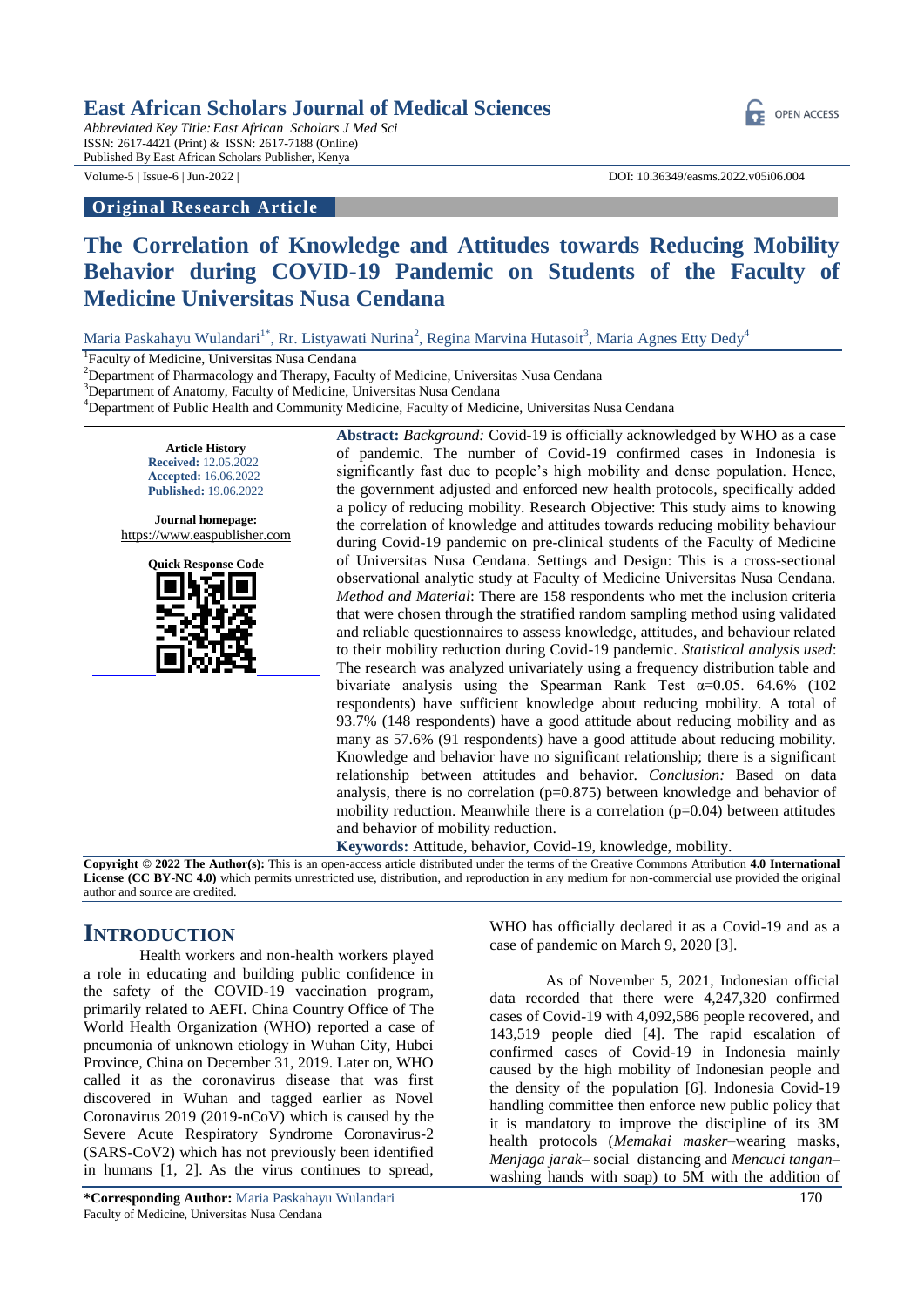*Mengurangi mobilitas*–reducing mobility and *Menghindari kerumunan*–avoiding crowds [8]. The changing of the 3M policy to 5M is reinforced by Indonesian's regulations regarding restrictions on public and community activities (–called PPKM). Accordingly, all forms of mobility are it the mobility of people, goods or, services is now limitedly regulated [7].

A United States virologist noted that stopping travel or reducing mobility is the best way to stop the spread of the virus [7]. With the implementation of PPKM up to the micro stage, several regions have experienced a decrease in confirmed positive cases of Covid-19, for example, West Java Province which experienced a decrease in cases from 28,000 cases to 10,000 weekly cases. (10) In addition, the positivity rate in Indonesia by the end of January 2021 was at 36.19% which then on March 2, 2021, down to 18.6% [11].

The prevention of the transmission of Covid-19 can be done with good knowledge, attitude, and community behavior, one of which is about reducing mobility [6, 16]. As part of the society, health students, in this case, medical students, during the study process have been equipped with sufficient knowledge and understanding on health topic including about Covid-19. Along with that provision and the existing stimulus in the form of the Covid-19 pandemic and the policies to reduce mobility, it is hoped that medical students will have good attitudes and play a role to prevent and control Covid-19 in the community and be an example in implementing health protocols. Things that can be done include communicating the risks of Covid-19 to their families and communities to increase awareness in practicing the health protocols [17]. As they will later work in the health care system, this is also a practice of how to play a role in tackling ongoing health problems [18].

Based on those considerations, researchers are interested in examining "The correlation between knowledge and attitudes towards reduced mobility behavior during the Covid-19 pandemic in students of the Faculty of Medicine, Univeritas Nusa Cendana".

## **RESEARCH METHODOLOGY**

This was a cross-sectional observational analytical study conducted online using Google Forms on health and non-health professionals. Between July and August of 2021, the research was conducted. The study was conducted after institutional ethical clearance (reference no. 61/UN15.16/KEPK/2021). The purpose of this study was to compare the knowledge and behaviour of health workers and non-health workers about the handling of COVID-19 vaccine AEFIs. Nonprobability sampling was used, with 118 respondents meeting the inclusion criteria. The study was evaluated univariately using the frequency distribution table, and bivariately using the chi-square test.

This research is an analytical observational with a cross-sectional design. The research subjects are the preclinical students of the Faculty of Medicine, Universitas Nusa Cendana batch 2018, 2019, and 2020. The research was conducted online through zoom meetings and filling out questionnaires on knowledge, attitude, and behavior about reducing mobility using google form, held from July 28, 2021 to August 10, 2021 to 158 respondents who met the inclusion criteria.

The analysis used in this research is a univariate analysis and bivariate analysis. The univariate analysis is to identify the distribution of each variable of knowledge, attitude, and behavior about reducing mobility. Meanwhile, bivariate analysis is used to identify the correlation between two variables, namely the correlation between knowledge and behavior about reducing mobility and the correlation between attitudes and behavior about reducing mobility.  $H<sub>0</sub>$  will represent if there is no correlation between two variables, whereas  $H_1$  represents otherwise. The statistical test used is the Spearman correlation test at =5%. If the statistical test results show p <0.05, then  $H_0$ is declined and  $H_1$  is accepted.

### **RESULT**

**Respondents Characteristics** 

| N <sub>0</sub> | <b>Variable</b> | <b>Frequency</b> | Percentage |  |  |
|----------------|-----------------|------------------|------------|--|--|
| 1              | <b>Sex</b>      |                  |            |  |  |
|                | Men             | 47               | 29,7       |  |  |
|                | Women           | 111              | 70,3       |  |  |
|                | <b>Total</b>    | 158              | 100        |  |  |
| 2              | Age (yo)        |                  |            |  |  |
|                | 17              | 1                | 0,6        |  |  |
|                | 18              | 28               | 17,7       |  |  |
|                | 19              | 47               | 29,7       |  |  |
|                | 20              | 40               | 25,3       |  |  |
|                | 21              | 36               | 22,8       |  |  |
|                | 22              | 6                | 3,8        |  |  |
|                | <b>Total</b>    | 158              | 100        |  |  |

### **Tabel-1: Respondents Characteristic from the Faculty of Medicine, Universitas Nusa Cendana batch of 2021**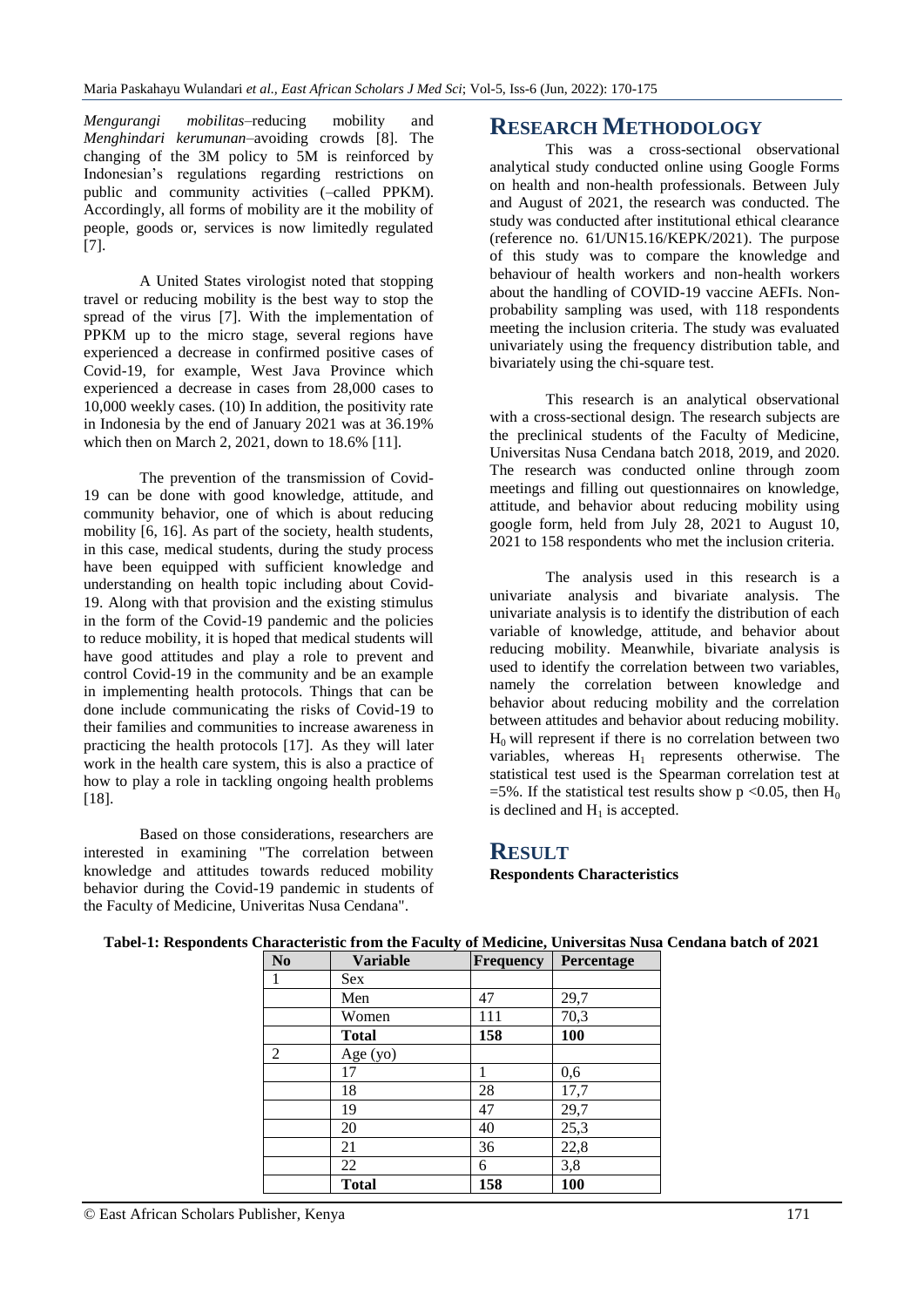| 3 | Class of             |     |      |
|---|----------------------|-----|------|
|   | 2018                 | 60  | 38   |
|   | 2019                 | 42  | 26,6 |
|   | 2020                 | 56  | 35,4 |
|   | <b>Total</b>         | 158 | 100  |
|   | Tipe of residence    |     |      |
|   | Dormitory            | 67  | 42,4 |
|   | Living with parents  | 68  | 43   |
|   | Living with relative | 20  | 12,7 |
|   | Others               | 3   | 1,9  |
|   | <b>Total</b>         | 158 | 100  |
|   |                      |     |      |

According to Table 1, the characteristics of the obtained research sample 70.3% (111 respondents) are women; more than the number of male respondents. This finding is in accordance with the publication issued by the Indonesian Institute of Sciences (LIPI) that more women works in the field of science including being doctors and nurses than men [15]. The age of respondents in the study ranged from 17-22 years

old with 43% ( 68 respondents) still live with their parents. Their age is included in the adolescent group category, namely the group accommodating the age transition of children to adults. There are 29.7% (47 respondents) being at the age of 19 years, which was the age of most respondents of this research [16].

### **Univariate Analysis**

#### **Table-2: Knowledge About Reducing Mobility of Students of the Faculty of Medicine, Universitas Nusa Cendana 2021**

| 404 L        |                  |                    |  |  |  |  |  |  |
|--------------|------------------|--------------------|--|--|--|--|--|--|
| Knowledge    | <b>Frequency</b> | Percentage $(\% )$ |  |  |  |  |  |  |
| Good         | 29               | 18,4               |  |  |  |  |  |  |
| Moderate     | 102              | 64.6               |  |  |  |  |  |  |
| Poor         | 27               | 17.1               |  |  |  |  |  |  |
| <b>Total</b> | 158              | 100                |  |  |  |  |  |  |

The distribution of knowledge of the students of the Faculty of Medicine, Universitas Nusa Cendana shows that the majority, namely 64.6% (102

respondents) have sufficient knowledge about reducing mobility during Covid-19.

#### **Table-3: Attitudes about Reduction Mobility of Students of the Faculty of Medicine, Universitas Nusa Cendana 2021**

| <b>Attitude</b> | <b>Frequency</b> | Percentage |
|-----------------|------------------|------------|
|                 |                  | $(\%)$     |
| Good            | 148              | 93.7       |
| Moderate        | 10               | 6.3        |
| Poor            |                  |            |
| <b>Total</b>    | 158              | 100        |

Table 3 shows that attitudes about behavior of reducing mobility in students of the Faculty of Medicine, Universitas Nusa Cendana, a total of 93.7% (148 respondents) have a good attitude, as many as

6.3% (10 students) are included in the criteria for moderate attitudes and there are no students who have poor attitudes about reduced mobility behavior.

#### **Table-4: Behavior about Reducing Mobility in Students of the Faculty of Medicine, Universitas Nusa Cendana 2021**

| <b>Behavior</b> | <b>Frequency</b> | Percentage<br>$($ %) |
|-----------------|------------------|----------------------|
| Good            | 91               | 57,6                 |
| Moderate        | 55               | 34,8                 |
| Poor            | 12               | 7,6                  |
| Total           | 158              | 100                  |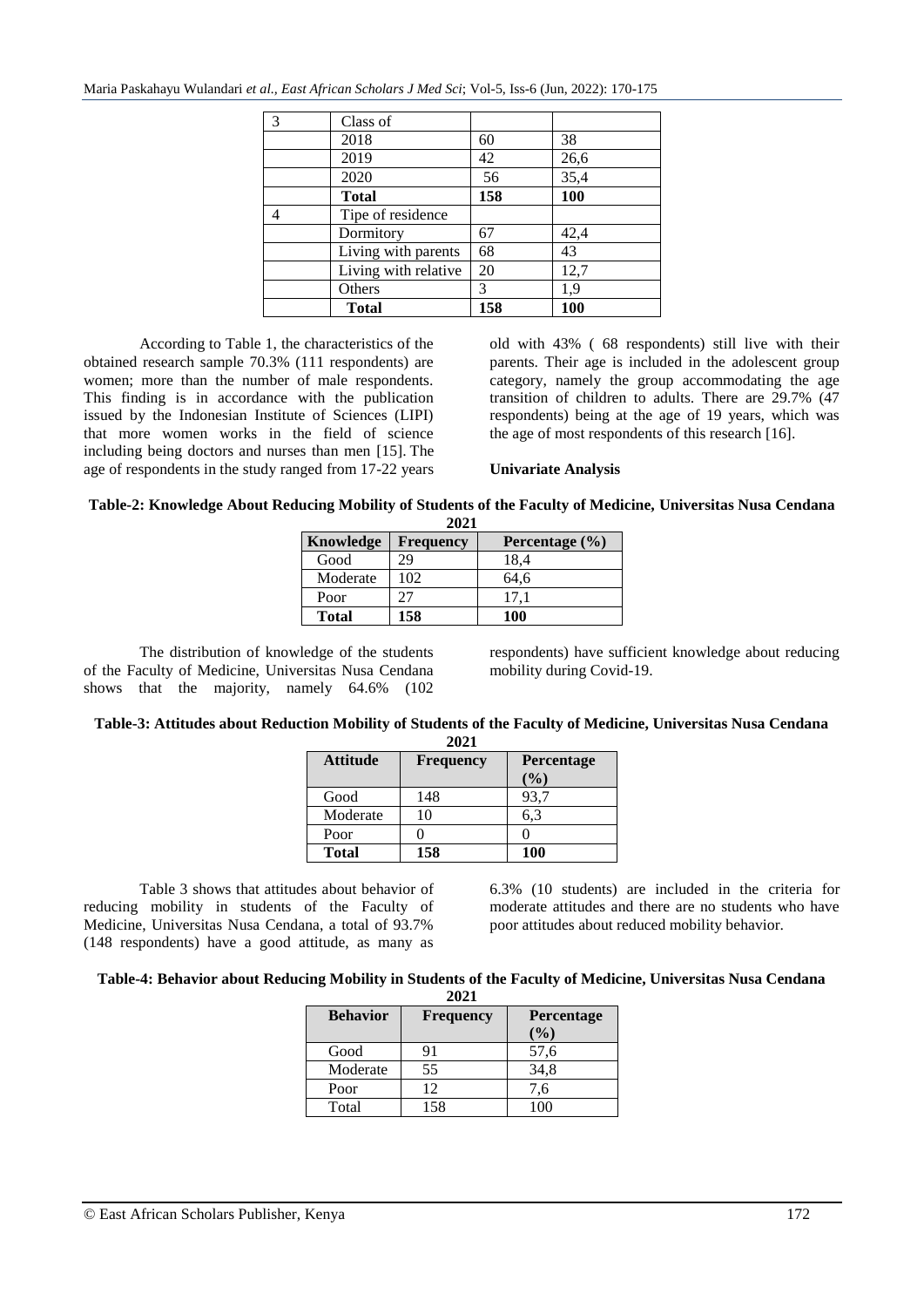Based on the table 4, the research finds that most students practice good behavior on reducing mobility with 57.6% (91 respondents).

### **Bivariate Analysis**

|                                         | Table-5: Correlations Analysis between Knowledge and Mobility Reduction Behavior in Students of the Faculty of |
|-----------------------------------------|----------------------------------------------------------------------------------------------------------------|
| Medicine, Universitas Nusa Cendana 2021 |                                                                                                                |

| Knowledge | <b>Mobility Reduction Behavior</b> |               |                 |               |             | <b>Total</b>  |             | $\boldsymbol{n}$ |          |         |
|-----------|------------------------------------|---------------|-----------------|---------------|-------------|---------------|-------------|------------------|----------|---------|
|           | Good                               |               | <b>Moderate</b> |               | Poor        |               |             |                  |          |         |
|           | $\mathbf n$                        | $\frac{0}{0}$ | $\mathbf n$     | $\frac{0}{0}$ | $\mathbf n$ | $\frac{0}{0}$ | $\mathbf n$ | $\frac{0}{2}$    |          |         |
| Good      | 16                                 | 10.1          | 10              | 6.3           |             | 1,9           | 29          | 18.4             |          |         |
| Moderate  | 58                                 | 36,7          | 39              | 24.7          |             | 3,2           | 102         | 64.6             | $0.875*$ | $-0.13$ |
| Poor      | 17                                 | 10,8          | 6               | 3,8           |             | 2.5           | 27          | 17,1             |          |         |
| Total     | 91                                 | 57,6          | 55              | 34,8          | 12          | 7,6           | 158         | 100              |          |         |

Spearman statistic, \**p*>0, 05

The results of the statistical test showed that there is no correlation between knowledge and reduced mobility behavior during Covid-19 in students of the Faculty of Medicine, Universitas Nusa Cendana, with a value of  $p = 0.875$  ( $p > 0.05$ ).

**Table-6: Correlations Analysis between Attitudes and Mobility Reduction Behavior in Students of the Faculty of Medicine, Universitas Nusa Cendana 2021**

| <b>Atittude</b> | <b>Mobility Reduction Behavior</b> |               |             |               | <b>Total</b> |               |         |       |
|-----------------|------------------------------------|---------------|-------------|---------------|--------------|---------------|---------|-------|
|                 | <b>Moderate</b>                    |               | Poor        |               |              |               |         |       |
|                 | n                                  | $\frac{0}{0}$ | $\mathbf n$ | $\frac{0}{0}$ | n            | $\frac{0}{0}$ |         |       |
| Good            | 26                                 | 16.5          |             | 1.9           | 29           | 18,4          |         |       |
| Moderate        | 97                                 | 61,4          |             | 3,2           | 102          | 64,6          | $0,04*$ | 0,226 |
| Poor            | 23                                 | 14,6          |             | 2.5           | 27           | 17,1          |         |       |
| Total           | 146                                | 92.4          | 12          | 7,6           | 158          | 100           |         |       |

Spearman statistic, \**p*<0,05

The results of the statistical test showed that there is a correlation between attitudes and reduced mobility behavior during Covid-19 in students of the Faculty of Medicine, Universitas Nusa Cendana, with a value of  $p = 0.04$  ( $p < 0.05$ ). The calculated r-value is  $r =$ 0.226, thus the correlation between the two variables belongs to the low criteria. However, it shows a positive relationship which means that the higher the altitude, the more positive the behavior about reducing mobility. It can be seen in as many as 61.4% (97 respondents) who are included in the category of attitude enough to have sufficient mobility reduction behavior as well.

## **DISCUSSION**

Studies about Covid-19 is among the learning materials received by students of the Faculty of Medicine, Universitas Nusa Cendana. The material taught is about the description of the Coronavirus, its pathogenesis, modes of transmission, management and prevention. The knowledge about reducing mobility is not taught in-depth during lectures, it is only mentioned in general in the topic of the prevention of Covid-19, hence the moderate distribution of knowledge among the respondents.

According to the SOR theory, attitude is a covered reaction from a person to the existing stimulus; the stimulus being the Covid-19 pandemic [16]. As the Covid-19 pandemic is a new and on-going global challenge, the Indonesian government continues to adjust its policies in the context of prevention and handling of Covid-19. As a part of society, students of the Faculty of Medicine are expected to have a good attitude towards any prevention efforts. The research concludes there were no (0%) students with poor attitudes criteria.

Meanwhile, there are 6.3% (10 students) with moderate attitude. This can be interpreted that the students of the Faculty of Medicine, Universitas Nusa Cendana have a positive attitude towards the behavior of reducing mobility; in other words, the stimulus of Covid-19 is acceptable and effective in influencing students to participate in reducing their mobility.

During the Covid-19 pandemic to prevent the spread of the virus, the Indonesian government has implemented many policies, some of which is the implementation of large-scale social distancing ( namely PSBB) and restrictions on public and community activities (-namely PPKM). As the result, the daily activities mobilization will be reduced. Online lecturing is one of many ways to reduce mobility. However, there are still some task need to be done in person and offline, so despite all the prevention policies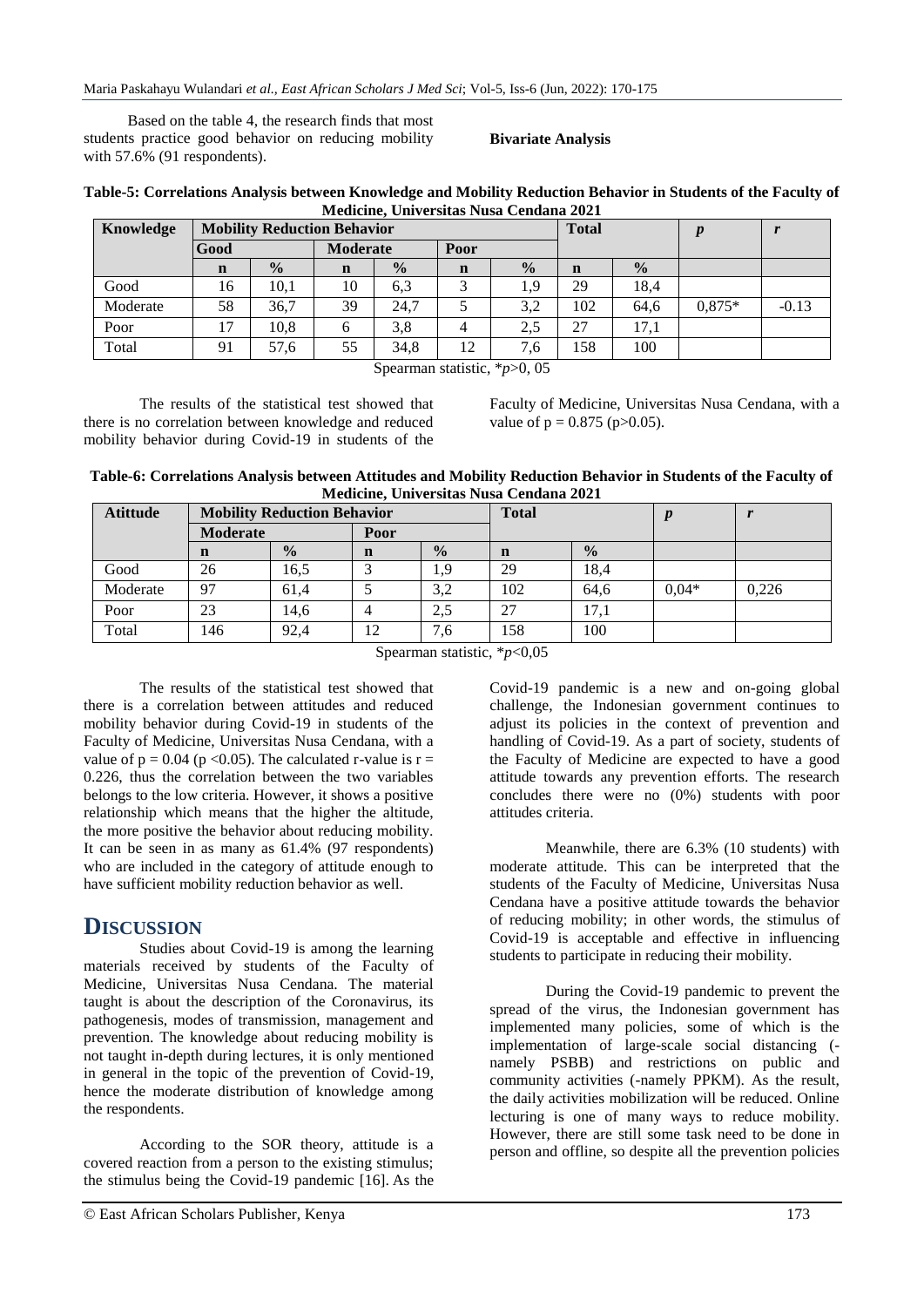and the knowledge, some mobilization is necessary to be done.

Meanwhile, as medical students who are a part of health students who have been provided with sufficient knowledge and understanding during the lecture process, it is expected for them to be able to become role models in implementing health protocols in the society [17]. They are also actively participating in the development of health problems that arise. Thus, it is crucial for the students to update their information especially in the prevention and handling of on-going health problems, such as Covid-19.

This is in accordance with the results of this study because despite the results of knowledge are classified as poor; most respondents still practice moderate or good behavior to reduce mobility. In other words, there is no correlation between the two variables but another factor may pose as a confounding factor to the behavior, but not covered by this research.

According to the Stimulus Theory of Organisms, the response to behavioral changes depends on the quality of the stimuli (stimulus) that communicate with the organism. If the stimulus has been received, it will be continued in the stimulus processing process so that there is a willingness to act (behave). In the end, with the support of facilities and encouragement from the environment, the stimulus affects the actions of the individual (behavior change) [16].

The results of statistical tests show the value of r count  $= 0.226$ , which means that there is a positive correlation despite its low significance. The existence of this positive correlation can be interpreted that the higher the attitude value, the more positive the behavior in reducing mobility. This may be due to the stimulus received, namely the Covid-19 case along with policies or regulations issued by the government to prevent the spread of Covid-19, including the behavior of reducing mobility that can be accepted by students. This behavior is reflected in the form of closed reactions, namely attitudes, and in the form of open reactions in the form of behavior. This behavior is a response from students that can be observed by other people from outside [16]. In addition, the low correlation between these two variables may be caused by other factor which was not investigated by researchers that could be either endogenous or exogenous factors.

## **CONCLUSION**

This research concludes that there is no correlation between knowledge and behaviour of reduced mobility during Covid-19 in students of the Faculty of Medicine, Universitas Nusa Cendana, with a value of  $p = 0.875$  ( $p > 0.05$ ). Meanwhile, there is a correlation between attitudes towards behaviour of reduced mobility during Covid-19 in students of the

Faculty of Medicine, Universitas Nusa Cendana, with a value of  $p = 0.04$  ( $p < 0.05$ ).

## **REFERENCES**

- 1. Kementerian Kesehatan RI. Pedoman Pencegahan dan Pengendalian Corona Virus deases (Covid-19). Kementrian Kesehat [Internet]. 2020;5:178. Tersedia pada: *https://covid19.go.id/storage/app/media/Protokol/R EV-05\_Pedoman\_P2\_COVID-19\_13\_Juli\_2020.pdf*
- 2. *World Health Organization. Naming the coronavirus disease (COVID-19) and the virus that causes it. 2020*; Tersedia pada: *[https://www.who.int/emergencies/diseases/novel](https://www.who.int/emergencies/diseases/novel-coronavirus-2019/technical-guidance/naming-the-coronavirus-disease-(covid-2019)-and-the-virus-that-causes-it)[coronavirus-2019/technical-guidance/naming-the](https://www.who.int/emergencies/diseases/novel-coronavirus-2019/technical-guidance/naming-the-coronavirus-disease-(covid-2019)-and-the-virus-that-causes-it)[coronavirus-disease-\(covid-2019\)-and-the-virus](https://www.who.int/emergencies/diseases/novel-coronavirus-2019/technical-guidance/naming-the-coronavirus-disease-(covid-2019)-and-the-virus-that-causes-it)[that-causes-it](https://www.who.int/emergencies/diseases/novel-coronavirus-2019/technical-guidance/naming-the-coronavirus-disease-(covid-2019)-and-the-virus-that-causes-it)*
- 3. Penanganan KC-19 dan PEN. Apa yang dimaksud dengan pandemi? Tanya Jawab-Satgas Penanganan COVID 19 [Internet]. 2020; Tersedia pada: *https://covid19.go.id/tanya-jawab?search=Apa yang dimaksud dengan pandemi*
- 4. Penanganan KC-19 dan PEN. Data Sebaran. Beranda Satgas Penanganan COVID-19 [Internet]. 2021; Tersedia pada: *https://covid19.go.id/*
- 5. Kompas. Mobilitas Penduduk DKI yang Tinggi Sebabkan Peningkatan Kasus Covid-19. Kompas.com [Internet]. 2020; Tersedia pada: *[https://nasional.kompas.com/read/2020/03/17/1724](https://nasional.kompas.com/read/2020/03/17/17244001/mobilitas-penduduk-dki-yang-tinggi-sebabkan-peningkatan-kasus-covid-19) [4001/mobilitas-penduduk-dki-yang-tinggi](https://nasional.kompas.com/read/2020/03/17/17244001/mobilitas-penduduk-dki-yang-tinggi-sebabkan-peningkatan-kasus-covid-19)[sebabkan-peningkatan-kasus-covid-19](https://nasional.kompas.com/read/2020/03/17/17244001/mobilitas-penduduk-dki-yang-tinggi-sebabkan-peningkatan-kasus-covid-19)*
- 6. Nugraha, A. (2021). Protokol Kesehatan COVID-19 Harus Ditingkatkan, Tidak Lagi 3M tapi 5M. Liputan 6 [Internet]; Tersedia pada: *https://www.liputan6.com/health/read/4456167/pro tokol-kesehatan-covid-19-harus-ditingkatkantidak-lagi-3m-tapi-5m*
- 7. Nissa, N. K., Nugraha, Y., Finola, C. F., Ernesto, A., Kanggrawan, J. I., & Suherman, A. L. (2020). Evaluasi Berbasis Data: Kebijakan Pembatasan Mobilitas Publik dalam Mitigasi Persebaran COVID-19 di Jakarta. *Jurnal Sistem Cerdas*, *3*(2), 84-94.
- 8. Rezy, F. (2021). PPKM Mikro Dikomandoi Airlangga, DPR: Terbukti Sukses Turunkan Kasus Covid-19! *economy*.okezone.com [Internet]. 2021; Tersedia pada: *https://economy.okezone.com/read/2021/03/08/320 /2374021/ppkm-mikro-dikomandoi-airlangga-dprterbukti-sukses-turunkan-kasus-covid-19?page=2*
- 9. BPMI Setpres. (2021). PPKM Skala Mikro Efektif Turunkan Kasus Covid-19. www.presidenri.go.id [Internet]. 2021; Tersedia pada: *[https://www.presidenri.go.id/siaran-pers/ppkm](https://www.presidenri.go.id/siaran-pers/ppkm-skala-mikro-efektif-turunkan-kasus-covid-19/)[skala-mikro-efektif-turunkan-kasus-covid-19/](https://www.presidenri.go.id/siaran-pers/ppkm-skala-mikro-efektif-turunkan-kasus-covid-19/)*
- 10. Jahang, B., dan, Z.M. (2020). Kota Kupang masuk level sangat tinggi kasus COVID-19 di NTT. antaranews.com. November.
- 11. Jahang BSS. (2021). Pasien COVID-19 yang masih